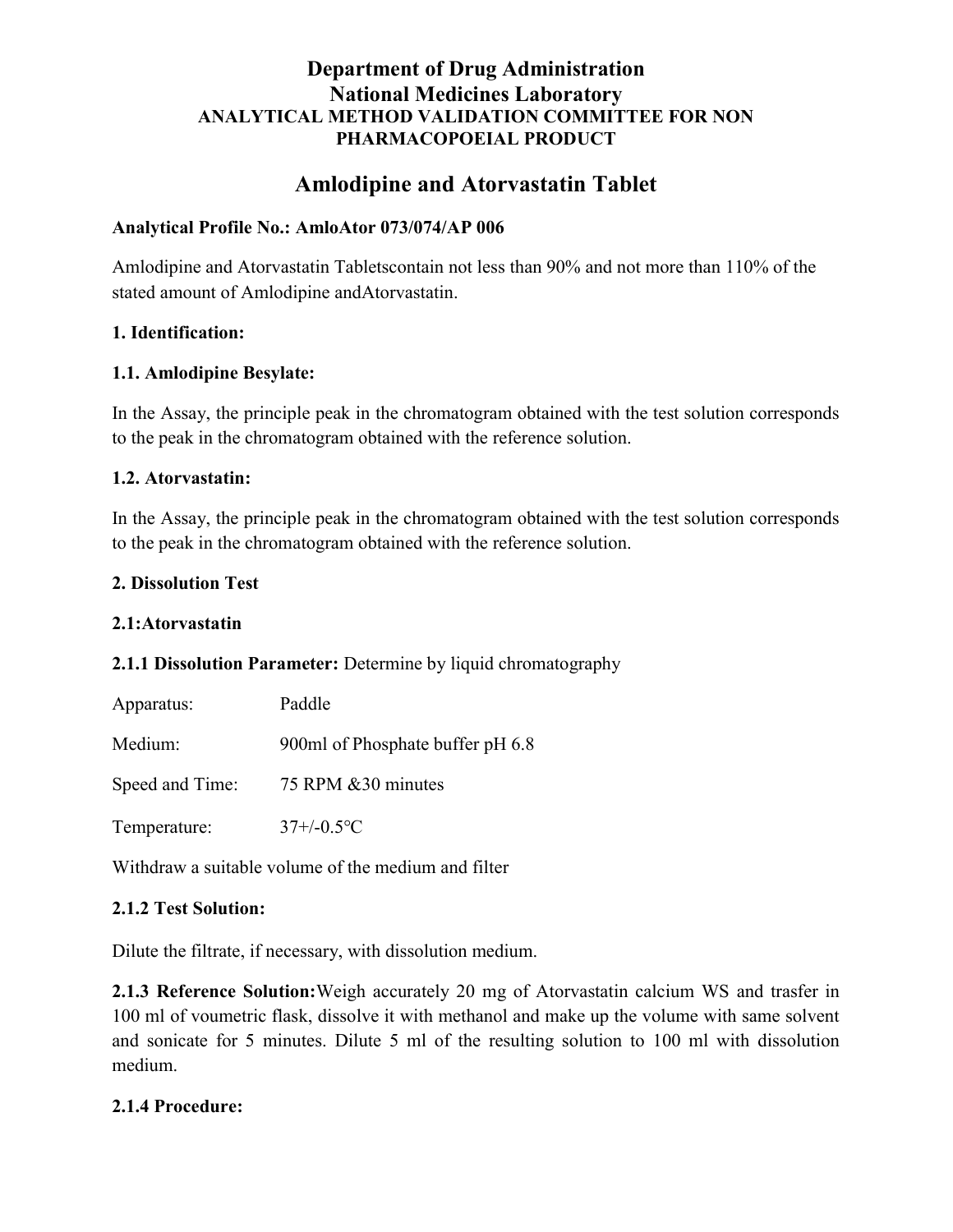Use the chromatographic system as described in the Assay.

Inject the reference solution and the test solution.

Calculate the % release of Atorvastatin.

### 2.1.6 Limit:

D. Not less than 70 % of the stated amount of Atorvastatin.

### 2.2. Amlodipine Besylate

2.2.1 Dissolution Parameter:Determine by liquid chromatography

| Apparatus:      | Paddle                      |
|-----------------|-----------------------------|
| Medium:         | 900ml of 0.01 N HCL         |
| Speed and Time: | 75 RPM $&$ 45 minutes       |
| Temperature:    | $37 + (-0.5$ <sup>o</sup> C |

Withdraw a suitable volume of the medium and filter

### 2.2.2 Test Solution:

Dilute the filtrate, if necessary, with dissolution medium.

2.2.3 Reference Solution:Weigh accurately about 15 mg of Amlodipine Besylate and transfer in 100 ml volumetric flask, add about 70 ml of methanol and sonicate for 5 minutes, cool to room temperature and make up the volume to 100 ml with the methanol. Dilute 2 ml of the resulting solution to 50 ml with the dissolution medium.

### 2.2.4 Procedure:

Use the chromatographic system as described in the Assay except injection volume of 30 µl.

Inject the reference solution and the test solution.

Calculate the % release of Amlodipine.

### 2.2.6 Limit:

D. Not less than 70 % of the stated amount of Amlodipine.

### 3.0 Uniformity of content (if required):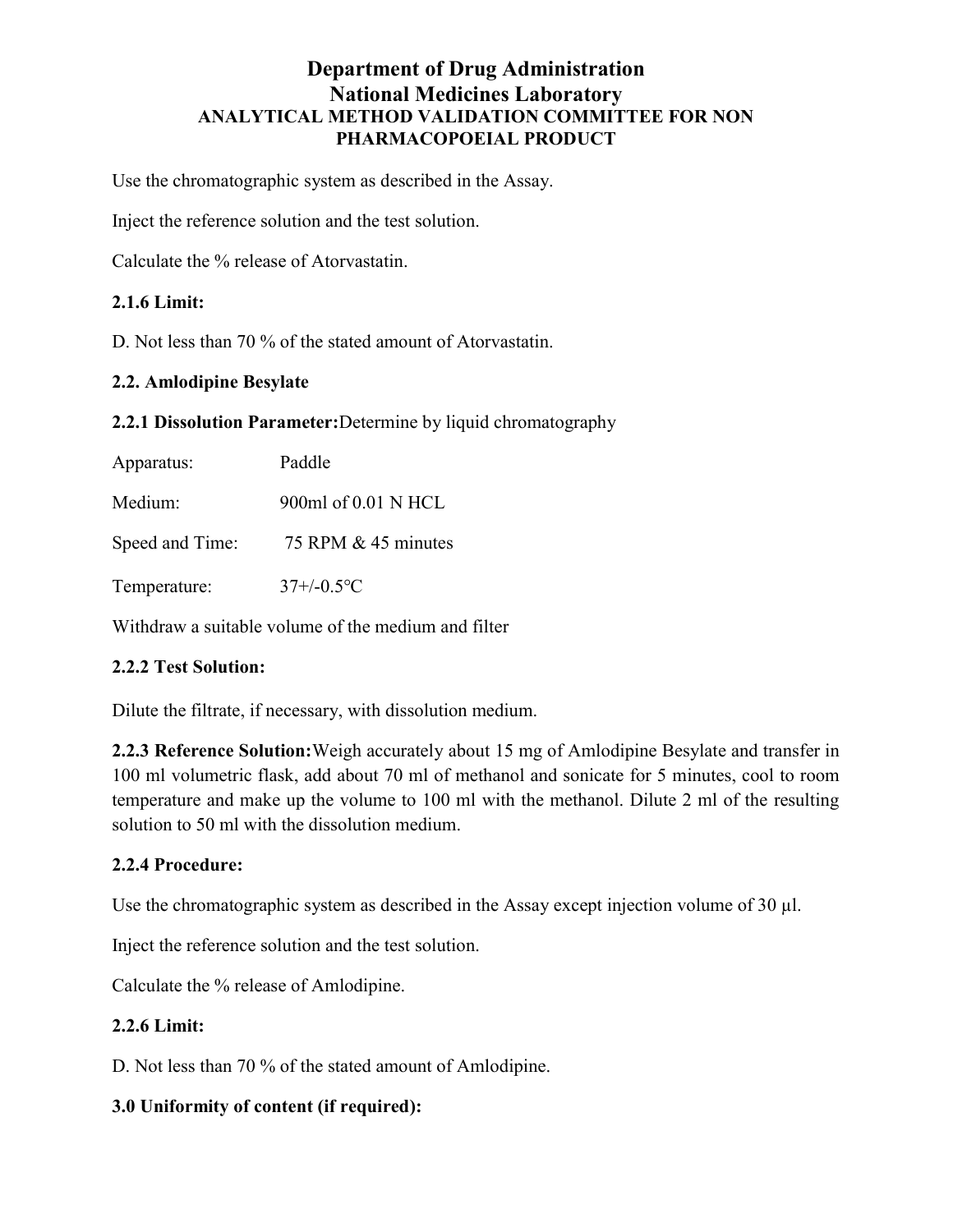Determine by liquid chromatography, as described in the Assay, using the following solution as the test solution.

# 3.1 Test Solution:

Weigh 10 tablets individually and transfer each into 100 ml volumetric flask.Add about 70 ml of mobile phase and dissolve by sonicating for about 10 minutes, cool and make up the volume to 100 ml with same solvent.

## 3.2 Uniformity of Content:

85-115% of the stated amount

## 4.0 Assay: Amlodipine and Atorvastatin

4.1Test Solution: Weigh 20 tablets individually and crush 20 tablets. Weigh accurately the powder of the sample equivalent to 5 mg of Amlodipine or 10 mgofAtorvastatin in 100 ml of volumetric flask. Add about 70 ml of mobile phase and dissolve by sonicating for about 10 minutes, cool and make up the volume to 100 ml with same solvent.

4.2Reference Solution:Weigh accurately about 25 mg of Amlodipine Besylate WS and 50 mg of Atorvastatin calcium WS in a 100 ml volumetric flask. Add about 60 ml of mobile phase and dissolve by sonicating for about 5 minutes, allow cooling at room temperature and make up the final volume with same solvent. Dilute 5 ml of the resulting solution to 50 ml with mobile phase.

### 4.3 Chromatographic system:

- Column:  $C18$ ,  $(250 \text{mm} \times 4.6 \text{mm})$ , 5 micron
- Injection volume:  $20 \text{ }\mu\text{l}$
- Flow rate:  $1.0 \text{ ml} / \text{min}$ .
- Wave length: 230 nm
- Column Temperature: 35 °C
- Detector: UV

Mobile Phase: A mixture of 40 volume of buffer prepared by dissolving 1.54g of

ammonium acetate in 1000 ml of water and pH adjusted to 4.0 with acetic acid, 40 volume

of methanol and 20 volume of Acetonitrile

### 4.4 Procedure: